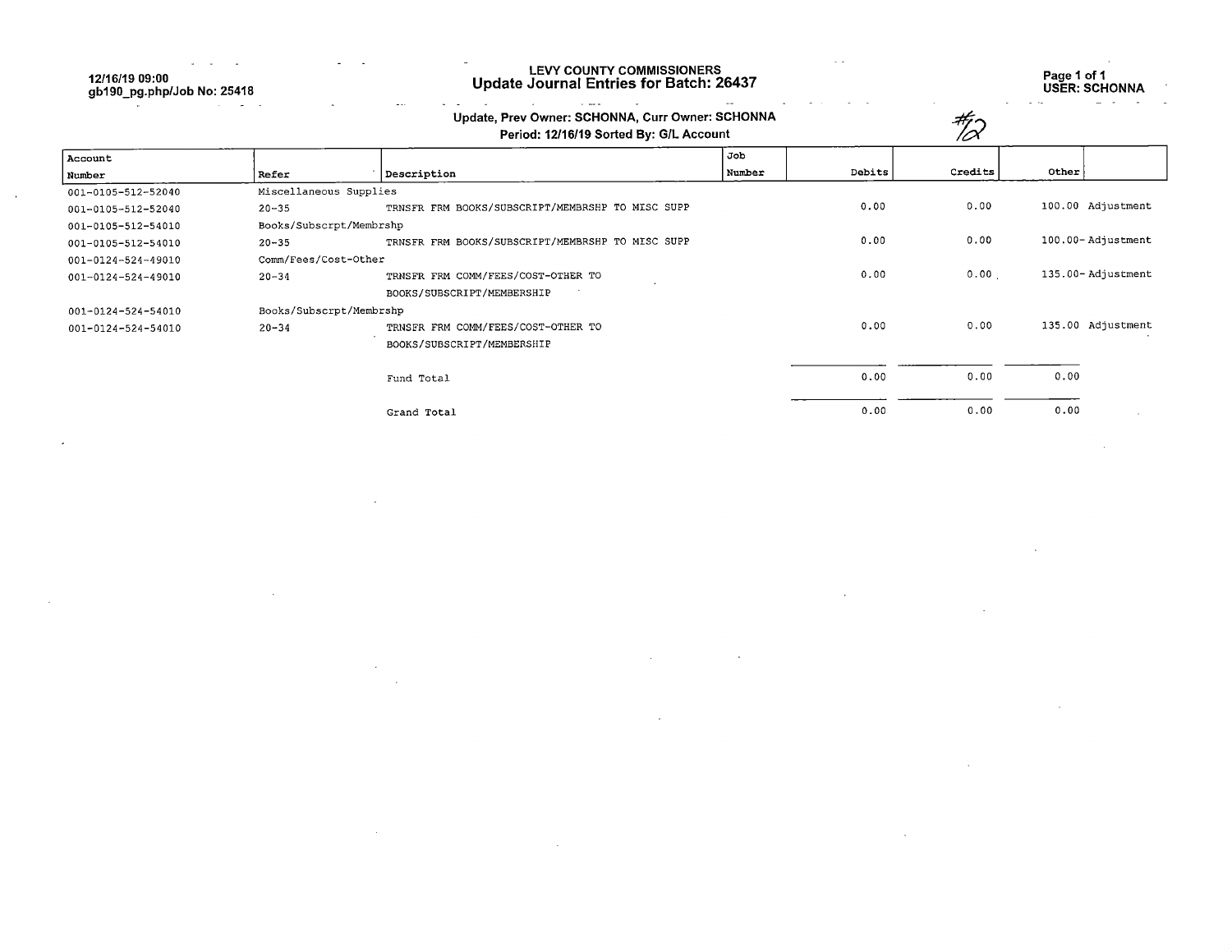FINANCE ONLY - BAR 20-34

 $\overline{a}$ 

J.

 $\mathcal{L}^{\text{max}}$ 

|                                                                                                                                   |                                                   | LEVY BOCC BUDGET AMENDMENT FORM<br>Email to: LEVYFINANCE@LEVYCLERK.COM   |                                |
|-----------------------------------------------------------------------------------------------------------------------------------|---------------------------------------------------|--------------------------------------------------------------------------|--------------------------------|
| Requesting<br>Department / Office:                                                                                                | 0124-Code Entorcina                               |                                                                          | One-Time or Recurring?<br>one. |
| Explanation /<br>Description:                                                                                                     |                                                   | Budget Annendment to                                                     | Grant Match?                   |
| SOURCE of Funds<br>and Required<br>APPROVAL level:<br>NOTE: ALL COMMITMENTS RECURRING MULTIPLE FISCAL YEARS REQUIRE BOCC APPROVAL | Reducing Expenses                                 |                                                                          | Approved?                      |
| <b>BOCC Meeting Date</b><br>(if Necessary)                                                                                        |                                                   |                                                                          |                                |
|                                                                                                                                   |                                                   | <b>BUDGET AMENDMENT DETAIL</b>                                           |                                |
| <b>Account Number</b>                                                                                                             |                                                   | Description                                                              | Increase (Decrease)            |
|                                                                                                                                   |                                                   |                                                                          |                                |
| 007-0124-524-49010 Comm flees/Cost -01/hw (135.00)<br>001-0124-524-54010 Backs/Subscrpt/Mumbership 135.                           |                                                   |                                                                          | 135.00                         |
|                                                                                                                                   |                                                   |                                                                          |                                |
|                                                                                                                                   |                                                   |                                                                          |                                |
|                                                                                                                                   |                                                   | Net Increase (Decrease) in USES: \$                                      |                                |
|                                                                                                                                   | ADDITIONAL REVENUES/SOURCES ONLY IN THIS SECTION: |                                                                          |                                |
| Account Number                                                                                                                    |                                                   | Description                                                              | Increase (Decrease)            |
|                                                                                                                                   |                                                   |                                                                          |                                |
|                                                                                                                                   |                                                   | Net Increase (Decrease) in SOURCES: \$<br>DOES BUDGET AMENDMENT BALANCE? |                                |
| DEPARTMENT<br>HEAD:                                                                                                               |                                                   |                                                                          |                                |
| <b>COUNTY</b><br>COORDINATOR:                                                                                                     |                                                   |                                                                          |                                |
| <b>CLERK OR FINANCE</b><br>OFFICER                                                                                                |                                                   |                                                                          |                                |

 $\ddot{\phantom{a}}$ 

 $\bar{z}$ 

 $12$ 

 $\ddot{\phantom{a}}$